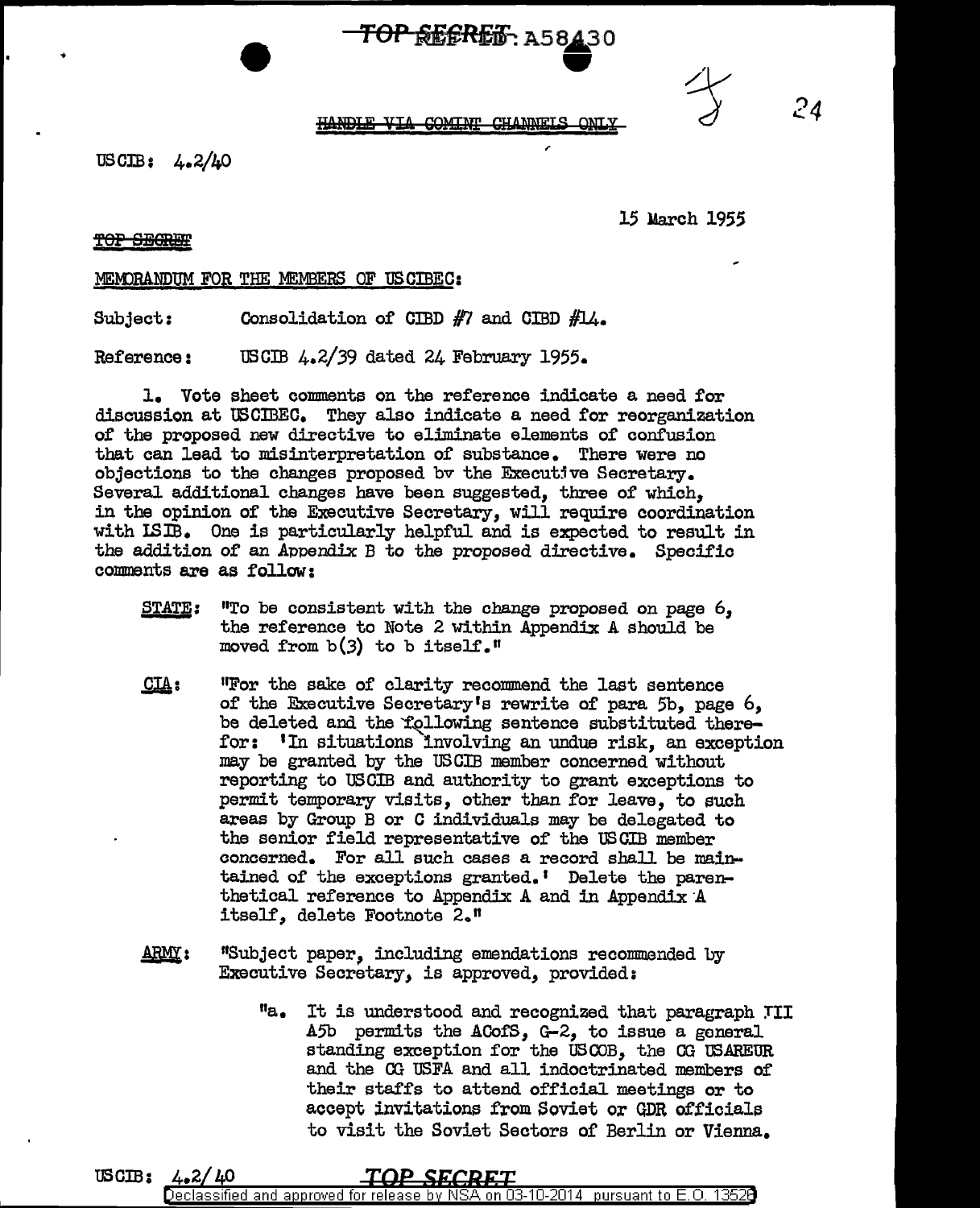**TOP-BECRET-A58430** 

USCIB:  $4.2/40$ 

### POP SECRET

"COMMENT: In these cases, it is the considered opinion of this office that the risk involved would be negligible. Additionally, since the USCOB, CG 'OSAREUR, CG USFA and members of their staffs, in the performance of their duties, are frequently required, on short notice, to visit the Soviet Zones of Berlin or Vienna, it would be unrealistic and impracticable for the ACofS, G-2, to approve and notify USCIB of each individual visit. However, it is contemplated that after a standing exception has been granted, each of the headquarters involved will be required to maintain a record of all such visits.

19b. The following emendations are made:

| <u>Page</u>         | <u>Para. Line</u>       |                | Emendation                                                                                                                                                                                                                     |
|---------------------|-------------------------|----------------|--------------------------------------------------------------------------------------------------------------------------------------------------------------------------------------------------------------------------------|
| ı                   | $\overline{\mathbf{3}}$ | $\overline{2}$ | "Change to read 'and during hostilities in<br>an active theater of operations service with<br>a unit or formation forward of division<br>headquarters '."                                                                      |
| 3                   | 1a                      |                | "Change to read 'Indoctrinated personnel who<br>are scheduled for reassignment, temporary duty<br>travel or debriefing will be divided into<br>four groups:'." *                                                               |
| 3                   | 1a(2)                   |                | "Change to read 'Group B - Individuals who have<br>precise knowledge of processing techniques or<br>information of current value about Category<br>II COMINT. I'' *                                                            |
| 4<br>$\blacksquare$ | $\mathfrak{a}(3)$       |                | "Change to read 'Group C - Individuals, other<br>than those specified in paragraph $(4)$ , below,<br>who have precise knowledge of processing<br>techniques or information of current value<br>about Category III COMINT. I' * |
| 7                   | 2a                      | 10, 11         | "After words 'Director, NSA' insert 'or his<br>designated representative'."                                                                                                                                                    |
| 7                   | 2 <sub>b</sub>          | $\mathbf{2}$   | "After words 'Director, NSA' insert 'or his<br>designated representative '."                                                                                                                                                   |
| 10                  | 2a                      | $9 - 13$       | "Delete."                                                                                                                                                                                                                      |
| 10                  | 2 <sub>b</sub>          | ı              | "Substitute 'obtaining a determination' for<br>the word 'notification'."                                                                                                                                                       |

\*See paragraph *3,* below.

USOIB: 4.2/ 40

 $-2 -$ **TOP SECRET**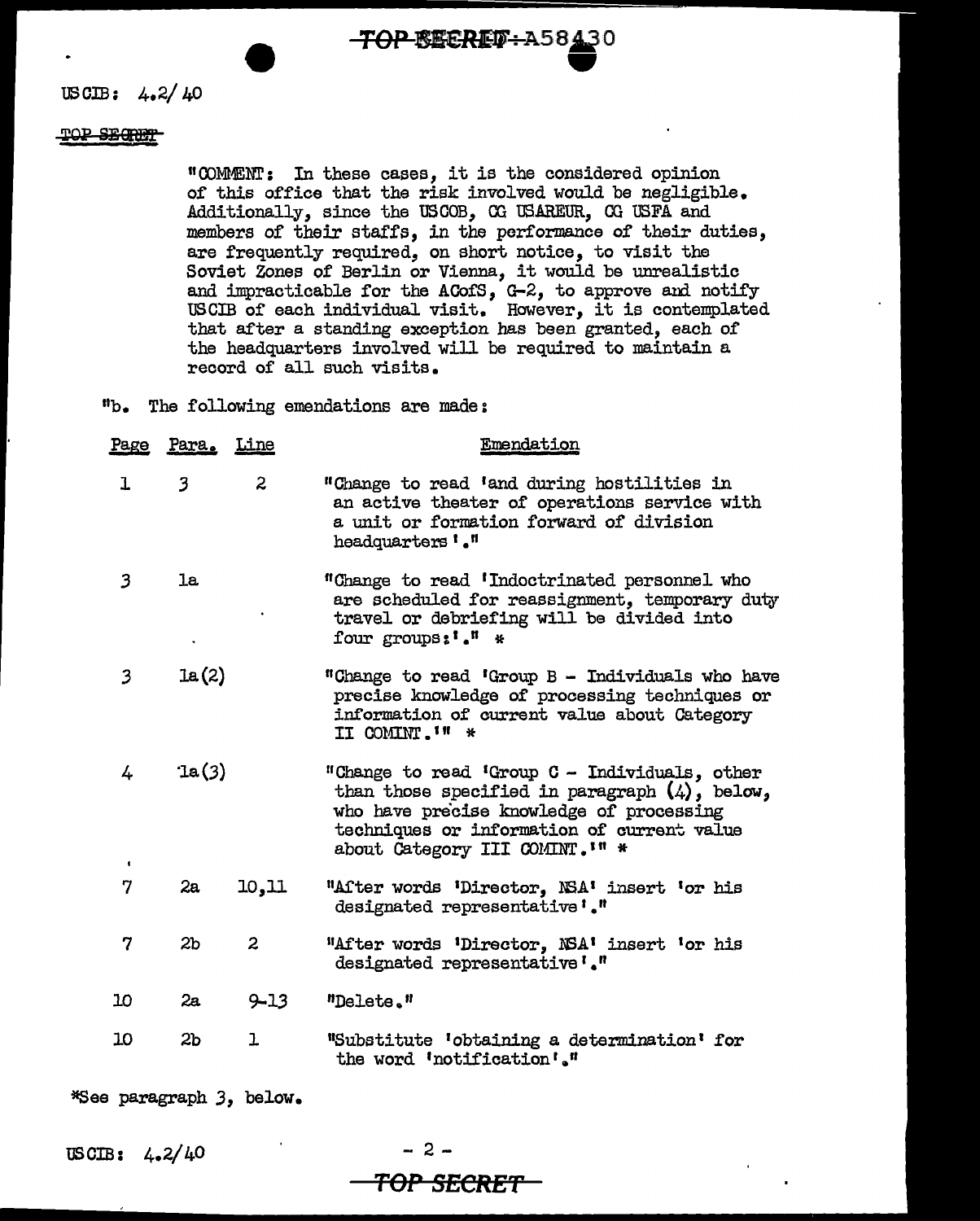

USCIB: 4.2/40

TOP SECRET

|                 | Page Para. Line   | Emendation                                                                                                                                                                                                                                                                       |
|-----------------|-------------------|----------------------------------------------------------------------------------------------------------------------------------------------------------------------------------------------------------------------------------------------------------------------------------|
| 11              |                   | "Insert as new paragraph 3 'USCIB members<br>having COMINT dissemination activities<br>located in exposed areas will establish<br>appropriate procedures whereby they will<br>be notified immediately in case of a<br>change in a previously determined situation. <sup>1"</sup> |
| 11              | $\mathbf{3}$      | "Remumber as paragraph 4."                                                                                                                                                                                                                                                       |
| 11              | 3b(1)<br>(new 4)  | "Change to read 'Such items delivered shall<br>be transmitted in crypto systems specifically<br>authorized for such use. <sup>10</sup>                                                                                                                                           |
| 11              | 3b(2)<br>(new 4)  | "Change to read 'the physical security of the<br>crypto system involved. '"                                                                                                                                                                                                      |
| 12              | 4                 | "Remumber as paragraph 5."                                                                                                                                                                                                                                                       |
| 13              | 5                 | "Renumber as paragraph 6."                                                                                                                                                                                                                                                       |
| 13 <sub>1</sub> | 6<br>$\mathbf{I}$ | "Remumber as paragraph 7. Change $'3$ and $4'$<br>to $14$ and $5!\cdot 1$                                                                                                                                                                                                        |
| App A b         |                   | "Add number '2' after word 'risk'."                                                                                                                                                                                                                                              |
| App $A$ b(1)    |                   | "Delete."                                                                                                                                                                                                                                                                        |
| App $A$ b(2)    |                   | "Renumber as paragraph (1)."                                                                                                                                                                                                                                                     |
| App $A$ b(3)    |                   | "Renumber as paragraph $(2)$ ,"                                                                                                                                                                                                                                                  |
| App $A$ b(3)    | (new (2))         | "Change to read 'U.S., British and French<br>Sectors of Berlin, U.S., British, French<br>and International Sectors of Vienna,<br>Yugoslavia, Macao, and The Associated<br>States (Indo China). In                                                                                |

"With reference to paragraph III A, it is requested that appropriate action be taken to:

- Clarify the phrase •current value'.
- Determine specifically which Category III material is considered to be 'more sensitive'."

 $\overline{a}$ 

*-3-*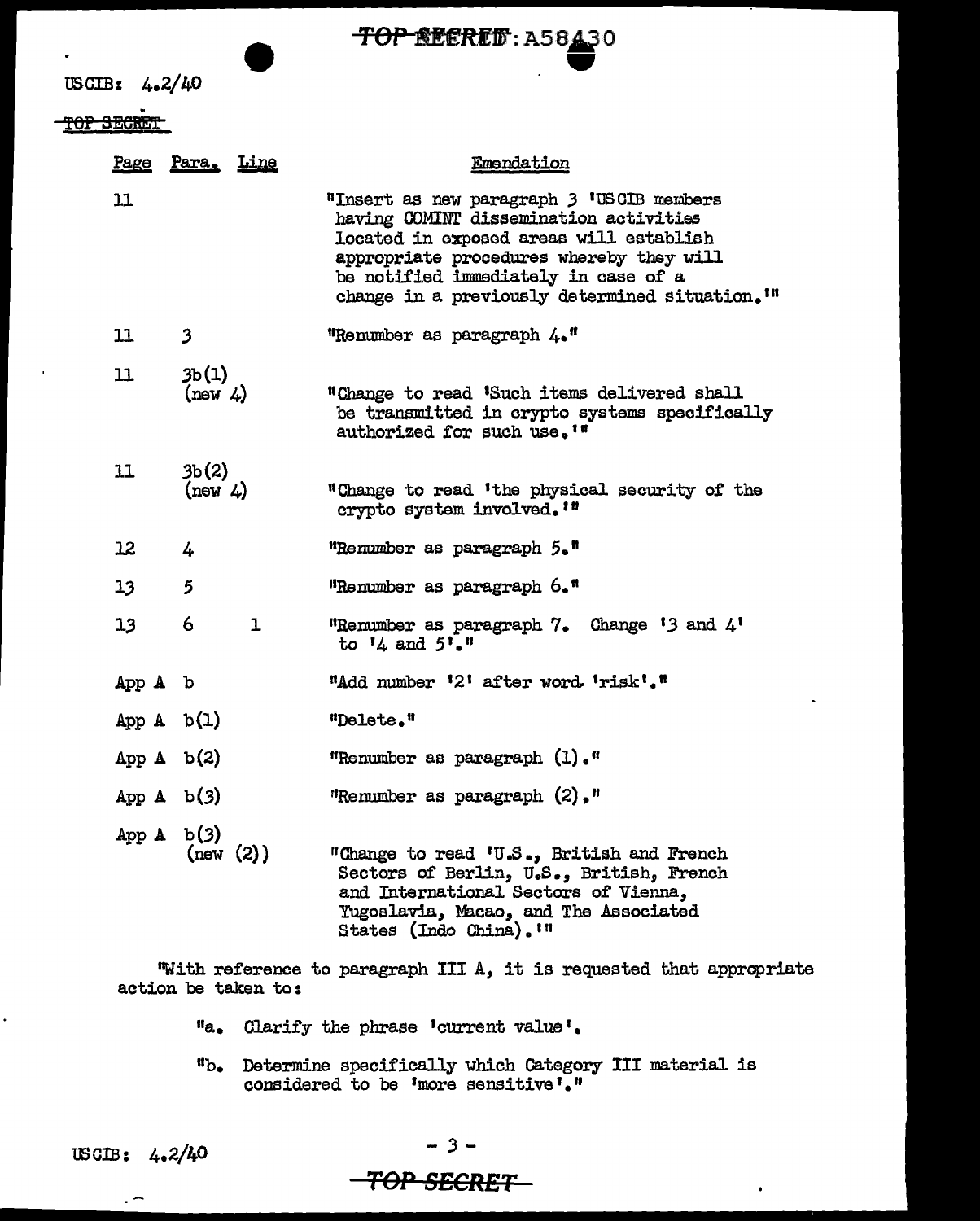$\text{USCIB:}$  4.2/40

### <del>TOP SECRE</del>T

2. Several of the charges suggested apply to Appendix A. The Executive Secretary believes that the following additional emendations will serve to clarify that Appendix even more:

TOP SEEREP: A58430

|                | Page Para. Line |              |                                                                                                           |
|----------------|-----------------|--------------|-----------------------------------------------------------------------------------------------------------|
| $\overline{z}$ | $4$ (new 5) $4$ |              | Delete "(See Appendix $A_{\bullet}$ )"                                                                    |
|                | App A Title 1   |              | Delete word "LIST"; insert word "EXAMPLES".                                                               |
|                |                 | $\mathbf{2}$ | Delete word "SUBSTANTIAL"; insert word<br>"UNDUE".                                                        |
|                |                 | 3.           | Delete footnote "1".                                                                                      |
|                | $\mathbf{1}$    | $1 - 3$      | Delete.                                                                                                   |
|                |                 | la All       | Delete.                                                                                                   |
|                |                 | lb Title     | Delete.                                                                                                   |
|                |                 | $1b(2)$ All  | Delete.                                                                                                   |
|                |                 | 1b(3) 1      | Delete $\frac{\pi(3)}{\pi}$ . Place areas in the form of a<br>list using a separate number for each area. |
|                | Note 1          | ı            | Delete "NOTE: 1".                                                                                         |

3. Accordingly, the Executive Secretary has reorganized the proposed directive incorporating therein all suggested changes except those which constitute. in effect, changes to the wording of Appendix B. These were all included in the Army Member's recommendation and have been designated with an asterisk for convenience. Enclosed herewith is the result of that effort for consideration at the next regular meeting of USCIBEC. No drastic changes have been made, and, in my opinion, the essential substance as agreed by the Security Committee has been preserved in a more coherent form. No effort has been made to indicate just what changes have been made in the hope of preserving as much smooth copy as possible to send to the Board when USCIBEC has finished its consideration. However, each change stems from a comment listed in the reference or in the vote sheet comments quoted in paragraph 1, above, or in the comments by the Executive Secretary listed in paragraph 2, above. It is therefore suggested that the enclosure be reconsidered as a whole in the light of the above comments. The Appendix B mentioned in Section II, paragraph B.l.a. on page 3, is not available at this writing but it is hoped will be ready for consideration at the meeting.

Navy **Executive Secretary, USCIB** 

Enclosure  $a/s$ 

USCIB:  $4.2/40$ 

"<del>OP SECRET</del>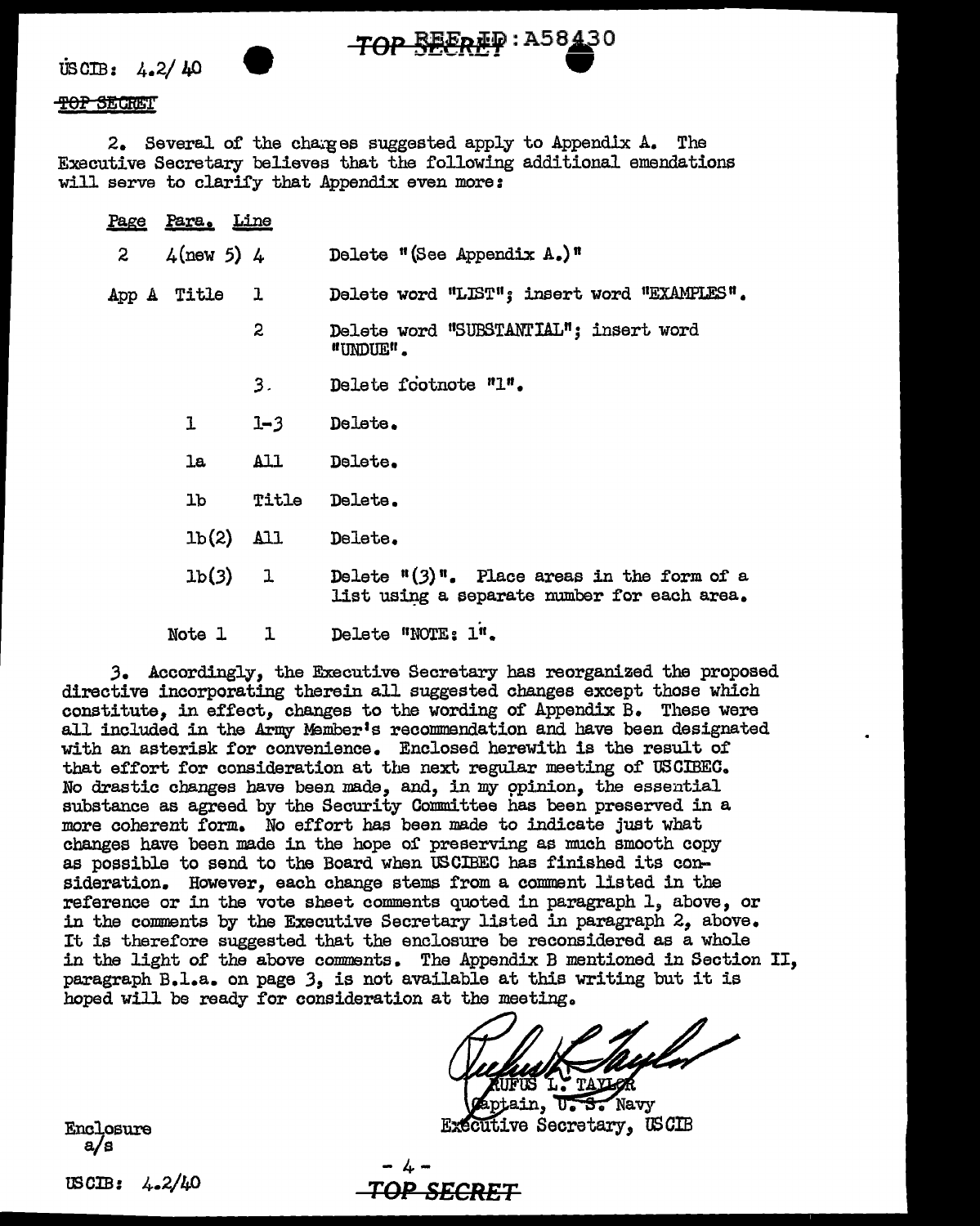| סמיו | <b>CRADIM</b>  |
|------|----------------|
| $-2$ | <u>JEVELIL</u> |

| TOPETERTP A58430                   |  |
|------------------------------------|--|
| USCIB DIRECTIVE NUMBER (CIBD $#$ ) |  |
| (Approved by USCIB on              |  |

### HAZARDOUS ACTIVITIES

### PURPOSE AND SCOPE I.

The purpose of this Directive is to describe activities considered to be hazardous, to delineate geographic areas considered to be exposed and to prescribe policy with respect to the following three categories of situations, each of which is covered in a separate section as indicated: Section II - Engagement in hazardous activities by individuals having knowledge of current value about  $\text{CO}$ IIIIT. (Page 1) Section III - COMINT collection and/or production in exposed areas.  $\frac{5}{2}$ Section  $I\!V$  - COMINT dissemination to consumers in exposed areas.  $(Page \ 9)$ 

### II. ENGAGEMENT IN HAZARDOUS ACTIVITIES BY INDIVIDUALS HAVING KNOWLEDGE OF CURRENT VALUE ABOUT COMINT

Α. DEFINITIONS

> Hazardous Activities - For the purpose of this Directive, hazardous activities are those which place a person in a position where he runs a substantial risk of being captured or otherwise subjected to interrogation, e.g.:

- 1. Duties behind enemy lines, or inshore operations off an enemy or Iron Curtain country.
- 2. Flights over enemy or Iron Curtain territory unless on recognized corridor routes.
- 3. Raids, minor formation attacks, underwater demolition operations, and, during hostilities in an active theater of operations, service with a unit or formation forward of division headquarters.

### \_TOP\_SECRET\_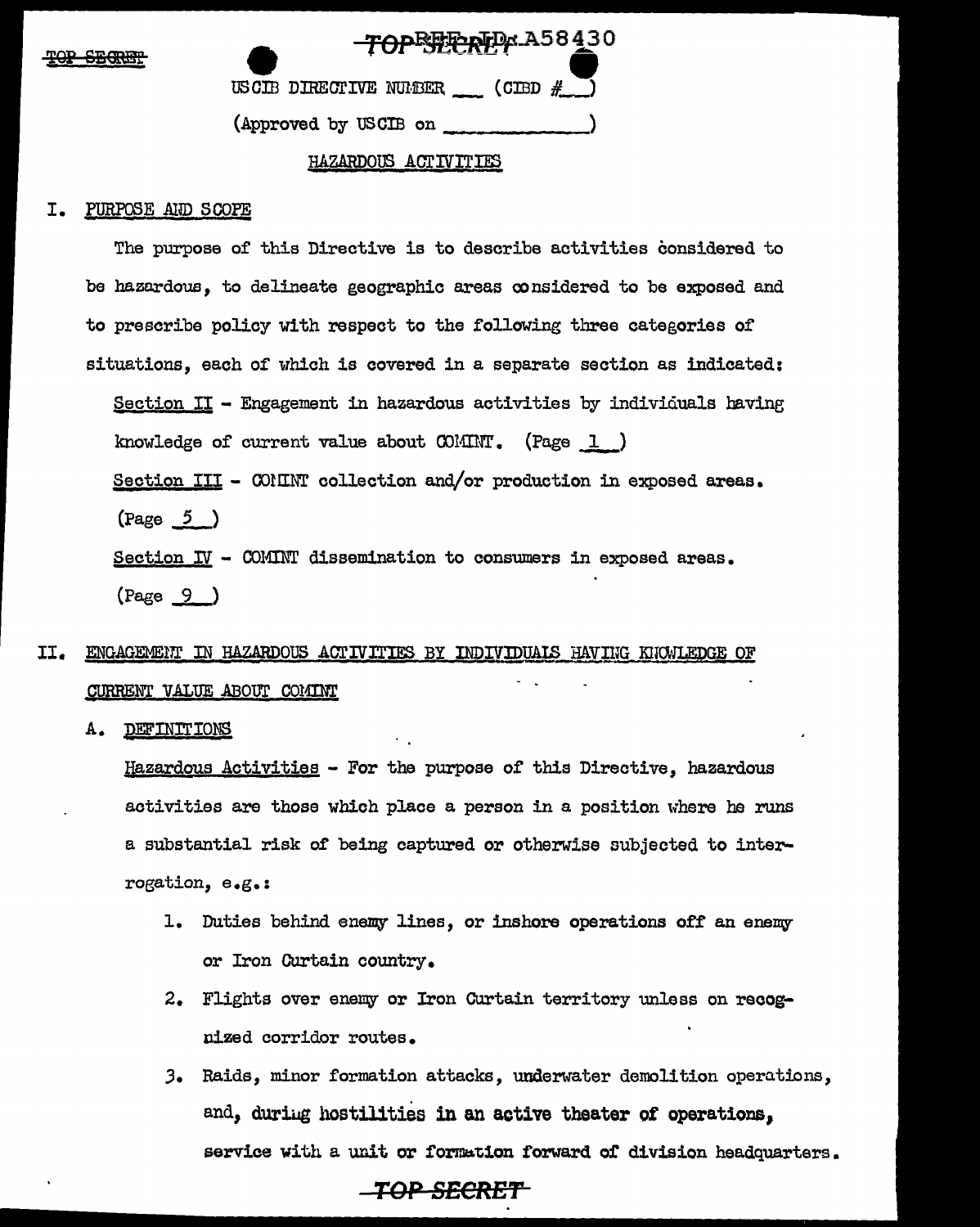- 4. Transit through the Soviet Zones of Germany and Austria unless on official business via air, sealed rail transport, or authorized convoy on U.S. approved routes. (This does not preclude personnel stationed in Berlin or Vienna from proceeding on leave from or returning to their duty stations provided that only those transportation means and routes approved herein are utilized.)
- 5. Activities such as those described in paragraphs  $1$  through  $4$ , above, and duty in or visits to Iron Curtain countries, Communist dominated zones and other areas where, from time to time, local conditions are considered to involve an unacceptable risk.
- 6. Duty assignments and visits, other than unavoidable transit stops while traveling on official orders, in areas considered currently to involve an undue risk. (See Appendix  $A_{\bullet}$ )

### B. POLICY AND PROCEDURES

Every effort shall be made to ensure that no person who has knowledge of current value about COMIIIT', such that his capture or interrogation could be a substantial risk to the security of COMINT shall be assigned to or engage in activities of a hazardous nature.

### 1. Assignment to Groups

a. Whenever the duties of any person who has had access to COMINT are about to be terminated or he is scheduled for reassignment and is deemed to have knowledge of current value about COMINT (whether currently indoctrinated or not) such that his capture or interrogation could be a

- 2 -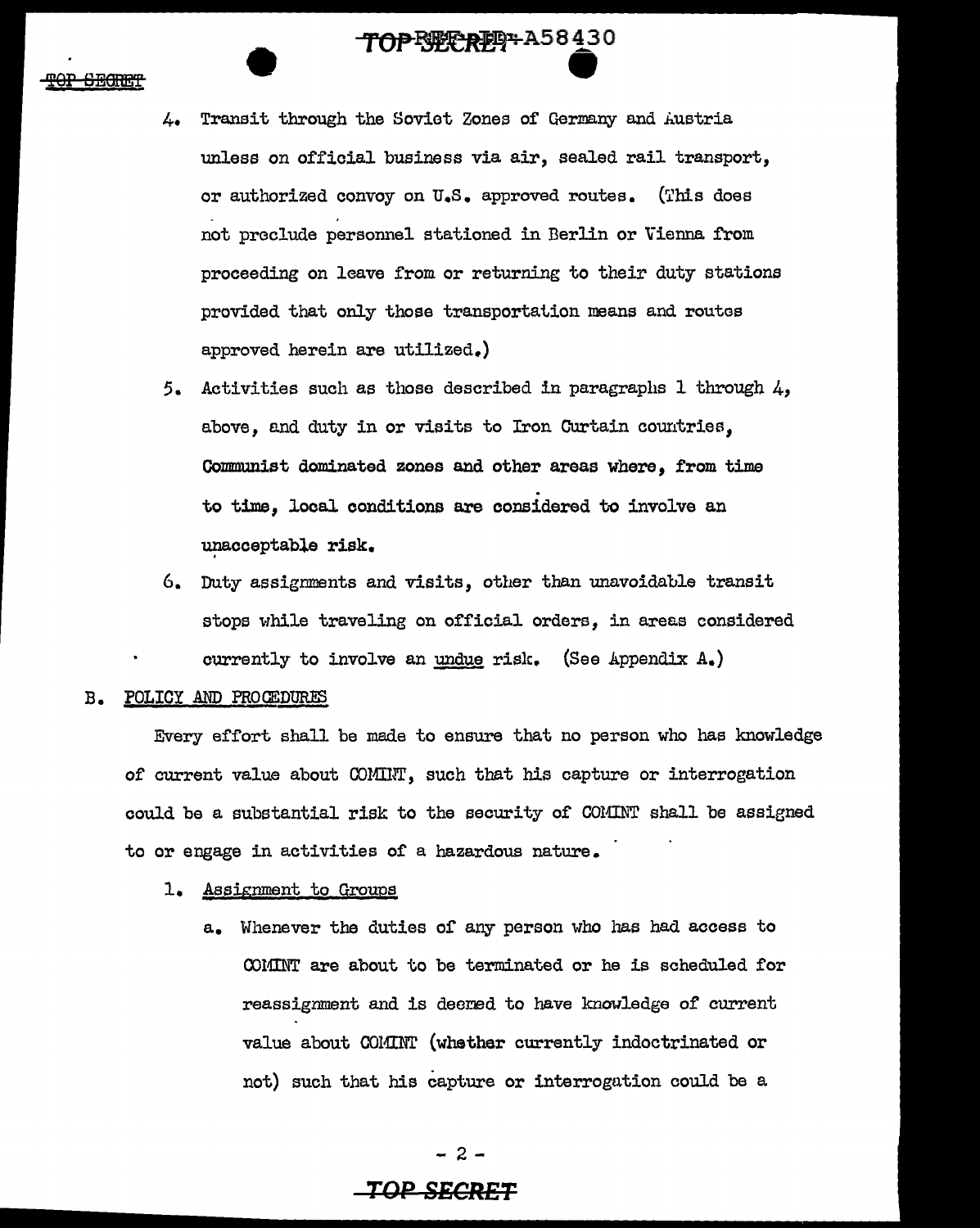## TOP SEERET A58430

substantial risk to the security of COMINT, a determination shall be made in accordance with the extent of that knowledge, into which of the following groups he shall belong: (Guide lines to assist in arriving at this determination are listed in Appendix B.)

- (1) GROUP A Producers of Category I COMINT who have no knowledge of other categories.
- (2) GROUP B Individuals who have knowledge of current value about Category II COMIIIT.
- (3) GROUP C Individuals, other than those specified in paragraph  $(4)$  below, who have knowledge of current value about Category III COMINT.
- $(4)$  GROUP D Individuals with precise knowledge of COMINT processing techniques, competence or potential regard- - ing the more sensitive Category III COMINT material.
- b. Responsibility for such assignment and cancellation after specific post debriefing intervals (see paragraph  $2$ , below) rests with the parent USCIB member. A USCIR.member department or agency using indoctrinated persons from another member department or agency shall, upon release of such individuals to their parent activity, furnish that activity with suitable recommendations regarding the group to which those individuals should be assigned.
- 2. Assignment of Personnel to Hazardous Activities

The following restrictions apply to permanent and temporary duty assignments involving hazardous activities.

a. GROUP A personnel may be assigned to hazardous activities only on the authority of senior officers. (NOTE: No special restrictions need be applied to recipients or non-indoctrinated producers of Category I OOMINT only.} *-3-*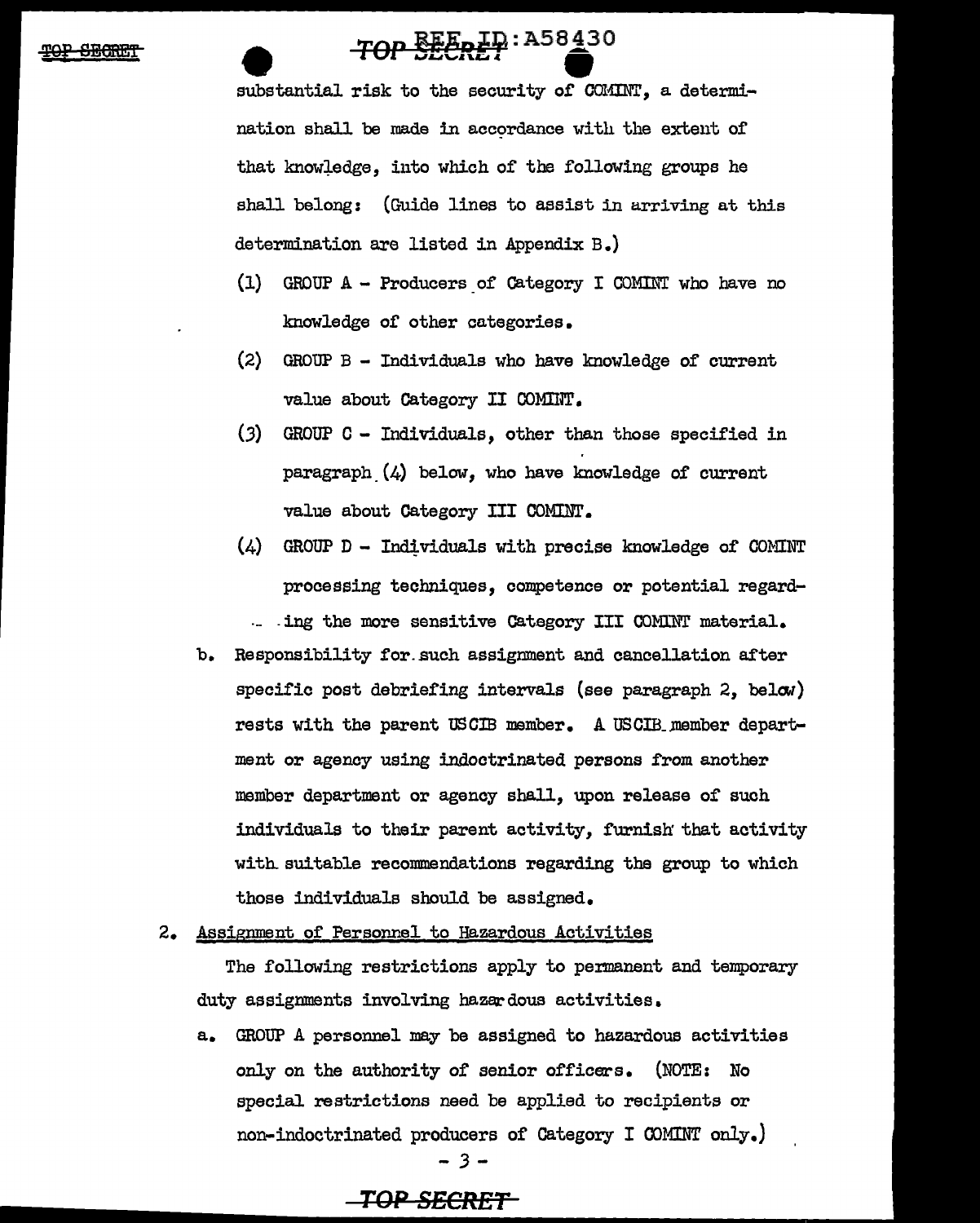### TOP STORED: A58430

- b. GROUP B personnel may be assigned to hazardous activities only after six months separation from such material.
- c. GROUP C personnel may be assigned to hazardous activities only after a separation of one year or longer from this type of information.
- d. GROUP D personnel shall not be assigned to hazardous activities at any time.
- 3. Engagement by Personnel in Hazardous Activities While in Official Non-Duty Status

Evecy effort shall be made to ensure that no person who has knowledge of current value about OOHIIIT shall engage in activities of a hazardous nature while on leave, liberty or other official non-duty status.

4. Engagement by Personnel in Hazardous Activities in Any Unofficial Capacity

All possible action shall be taken to prevent any person who has terminated service with a USCIB member department or agency for any reason and who is still deemed to have knowledge of current value about COMINT from engaging in hazardous activities at any time.

- 5. Exceptions to the policy enunciated in paragraphs 2, *3* and 4, above. shall be authorized only after careful consideration in each instance of the advantage to be gained, as opposed to the risk involved.
	- a. In considering exceptions, the protection of fered by diplomatic status should not automatically be considered sufficient, but should be assessed in the light of the particular circumstance involved.

 $- 4 -$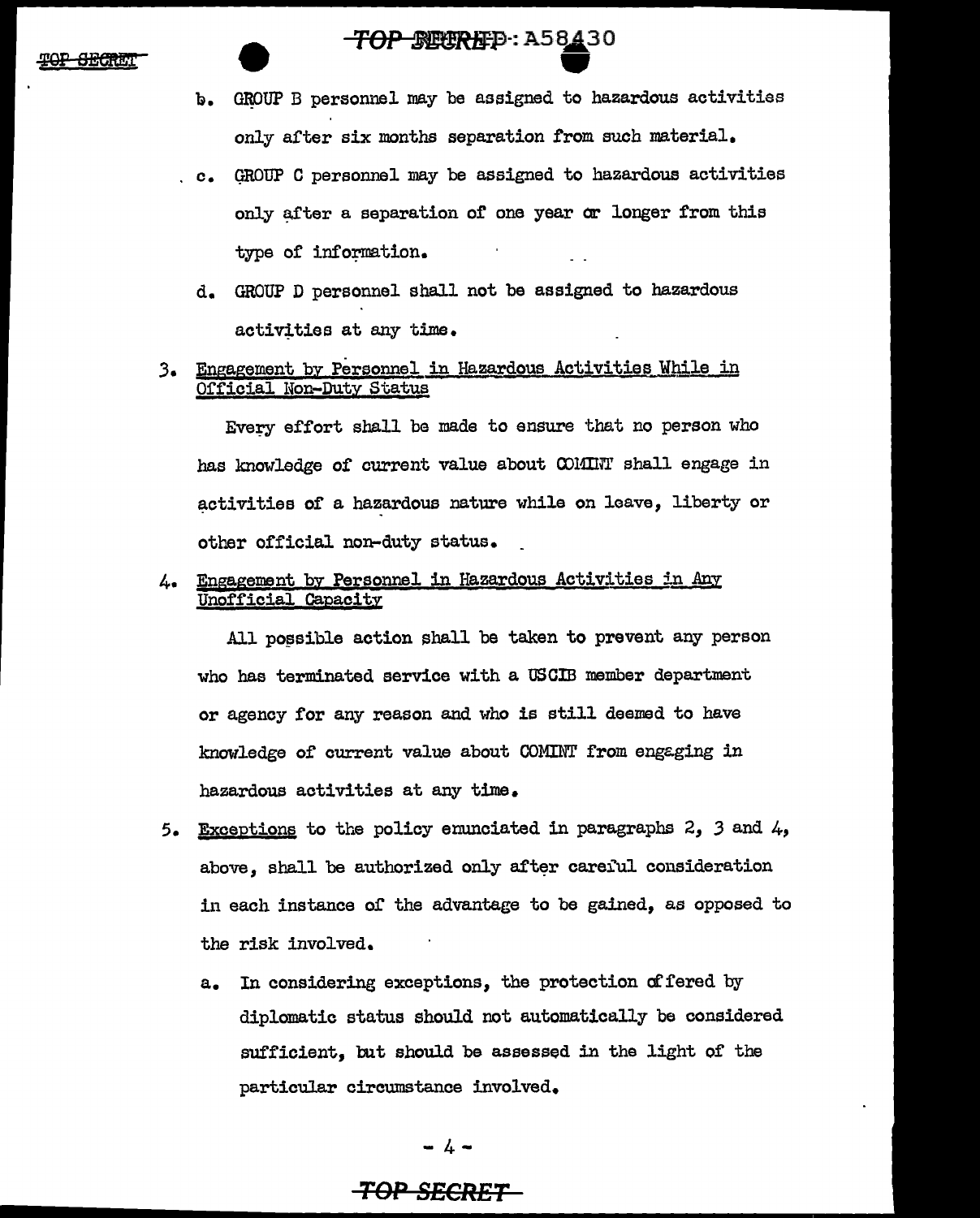### <del>TOP BECRE</del>P: A58430

TOP BEERET : A5843 In situations involving unacceptable risk an exception in the case of Group  $B$  or  $C$  personnel shall be approved by the USCIB member of the department or agency concerned. All such exceptions granted will be reported to USCIB. In situations involving undue risk an exception may be granted by the USCIB member concerned without reporting to USCIB and authority to grant exceptions to permit temporary visits, other than for leave, to such areas by Group B or C individuals may be delegated to the senior field representative of the USCIB member concerned. In all such cases a record shall be maintained of the exceptions granted.

### 6. Implementing Instructions

Instructions implementing the above policy shall be issued by each US CIB member department and agency. A copy of these instructions shall be provided the Executive Secretary, USCIB, for information.

### III. COMINT COLLECTION AND/OR PRODUCTION IN EXPOSED AREAS

### A. DEFINITIONS

Exposed Areas - For the purpose or this Directive, exposed areas are those which are susceptible of being quickly overrun by enemy forces or those wherein the local political or military situation is such as to pose a distinct threat to the security of OOMIN'l'.

1. Exposed areas at present comprise areas under control of the USSR, Soviet Satellite countries, other Communist dominated areas, and areas adjacent thereto which are beyond defense lines expected to be tenable.

- 5 -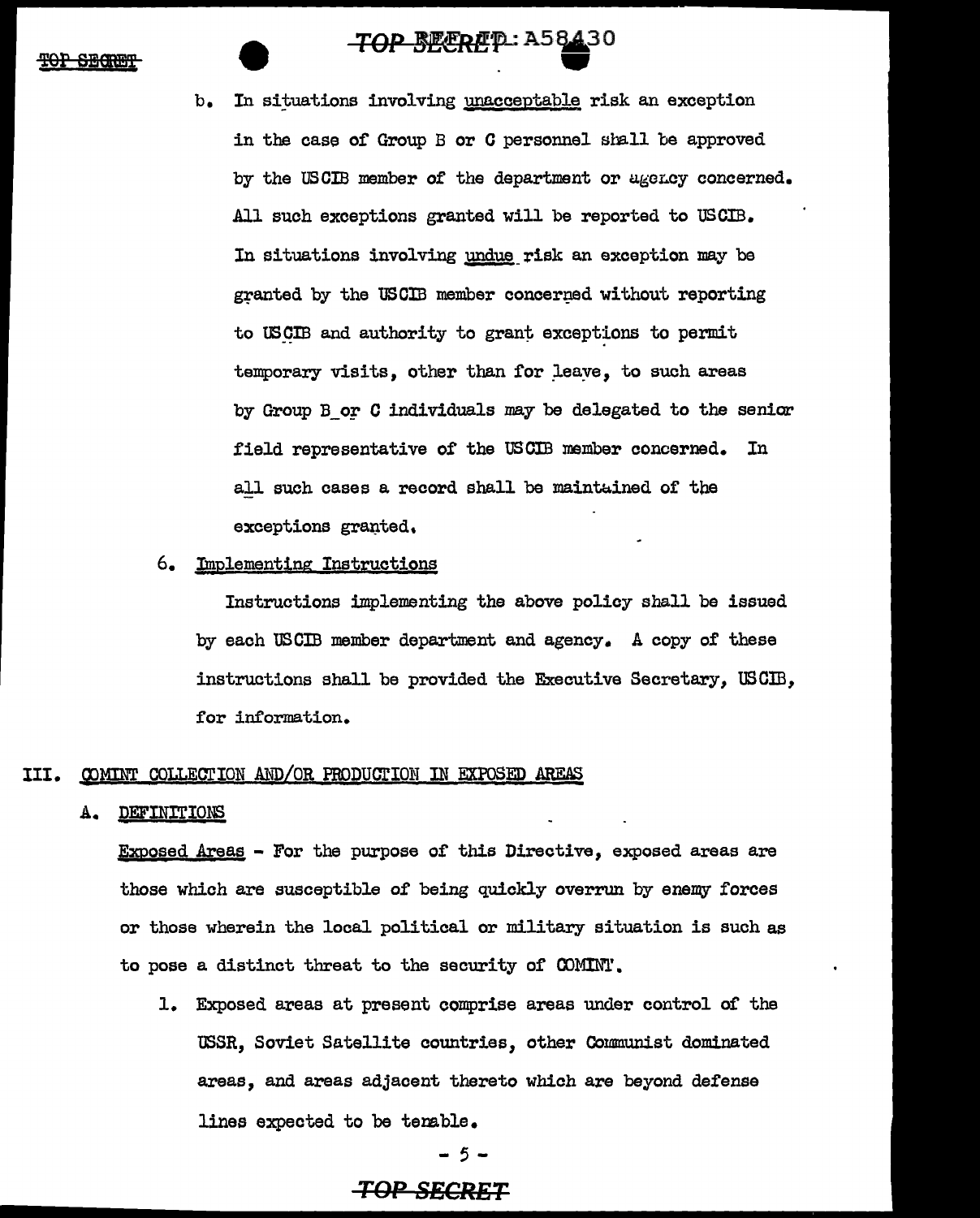## TOP SEEREP: A58430

- 2. In proportion to the risk of loss of COlfillr personnel and/or classified material located therein, such areas involve two situations:
	- a. Dangerous situations, i.e., those in which it is unlikely that complete evacuation of COMINT personnel and/or removal or effective destruction of classified material will be accomplished.
	- b. Risky situations, i.e., those in which it is likely that complete evacuation of COMINT personnel and/or removal or effective destruction of classified material will be accomplished.

### B. POLICY AND PROCEDURES

It is recognized that effective intercept of certain communications and effective COMINT support of field commanders may require the establishment or continuation of COMINT collecting and/or producing activities in exposed areas which may suddenly fall under unfriendly control with consequent loss of COMINT personnel and/or COMINI' material.

### 1. Decision to Locate COMINT Collection and/or Production Activities

a. A determination as to whether a given situation falls into a risky or dangerous category will be obtained by the Service USCIB member concerned from the senior headquarters responsible for the defense of the area. Such determination shall be made in the light of the political, military, or other factors affecting the safety of the personnel and material involved. Appropriate coordination

- 6 -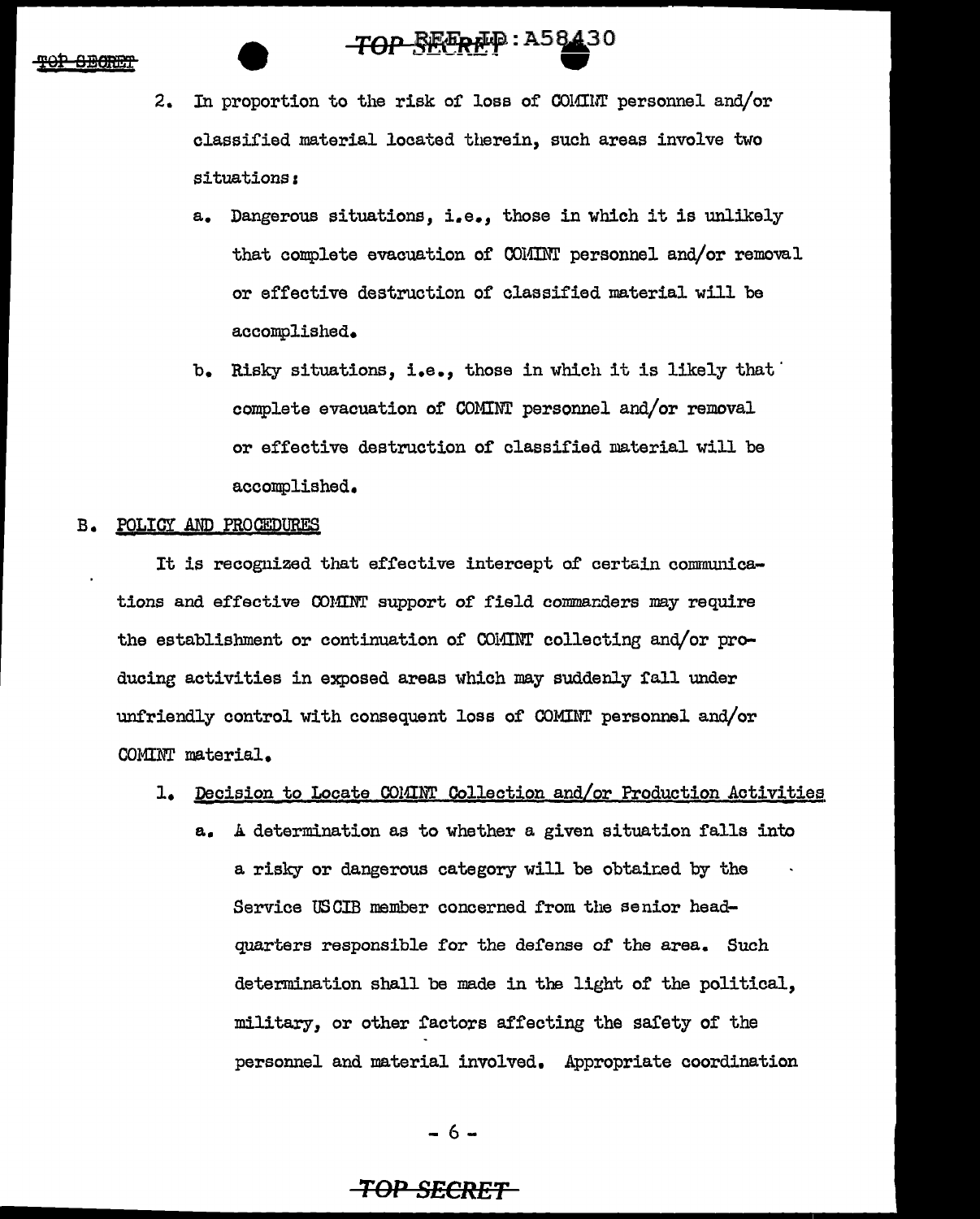**TOP BEEREQ.: A58430**<br>shall be effected with such other members of USCIB as may pe concerned. When a situation has been determined, the Director, NSA, or his designated representative will be notified accordingly. The Director, NSA, or his designated representative will be notified immediately in case of a change in any situation previously reported.

- b. Upon notification that a given situation is risky or dangerous, the Director, WA, or his designated representative will decide whether a COMINT collection or production activity may be conducted in that area. In making this decision the Director, NSA, will:
	- (1) Determine whether the task to be performed by the COMINT activity meets the criteria set forth in paragraphs 2a and Ja, below.
	- (2) Weigh the advantages to be gained by the national ' COMINT effort ae against the disadvantages of the COMINT losses which may result if the area concerned is suddenly overrun, and the probable effect of such losses upon the conduct of COMINT collection or production activities elsewhere.
- 2. Safeguards for Dangerous Situations
	- a. Only unique intercept tasks which cannot be accomplished elsewhere shall be assigned, and only such analysis as is locally required to support these tasks and permit essential technical reporting shall be performed.
	- b. Only COMINT documents or technical aids essential and or current application to these tasks shall be held.

-7-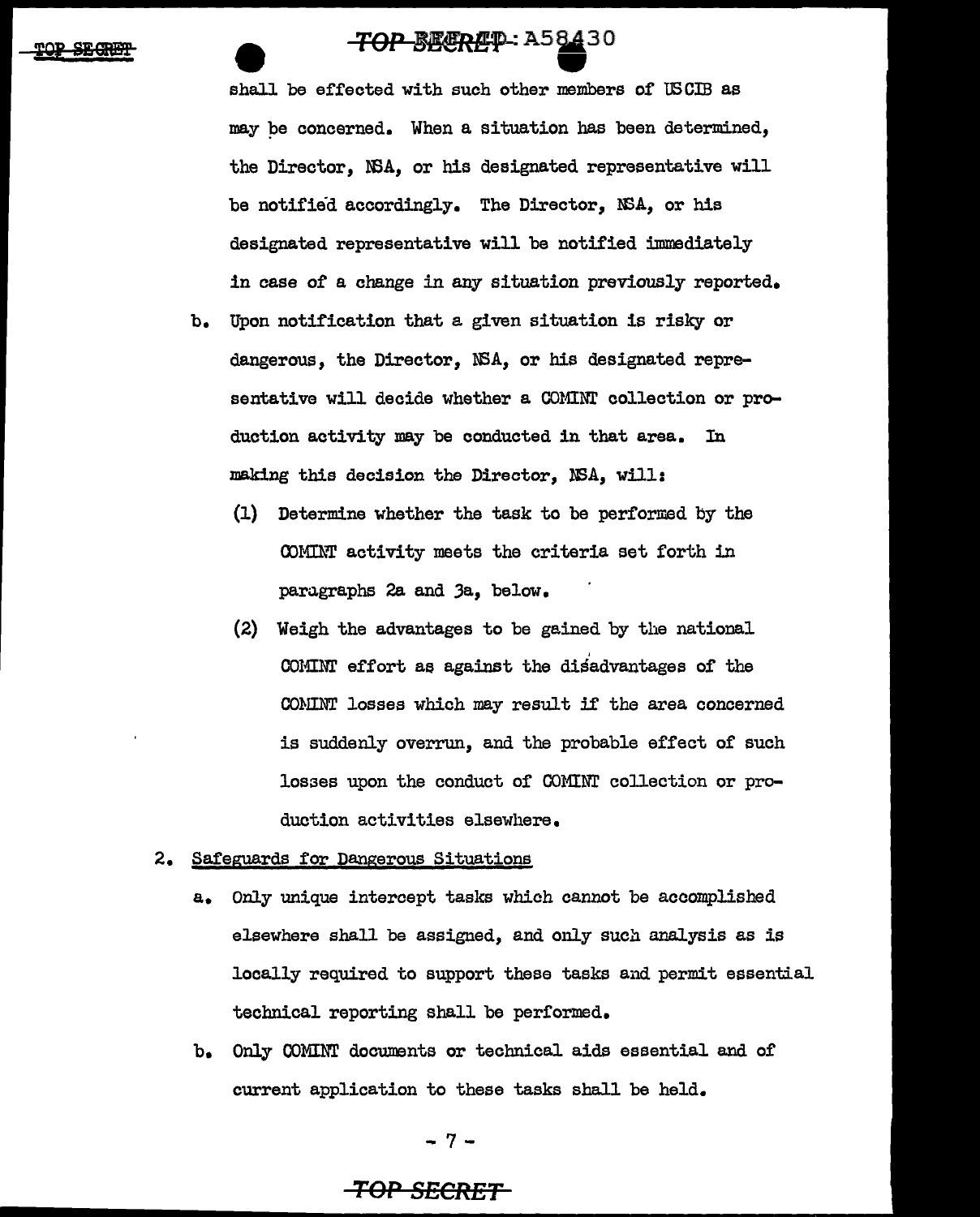c. No Category III COMINT or related documents and technical material shall be held.

**TOP**~BEEREP+A58430

- d. Personnel technically informed in COMINT of a higher level or broader scope than is required for the limited mission of' the unit shall not be assigned if avoidable.
- e. No person in Group C, as defined in Section II, paragraph n.1.a.(J), above, shall be assigned unless his presence is vital for the effective functioning of the unit.
- f'. No person in Group D, as defined in Section II, paragraph B.l.a.(4), above, shall be assigned in any circumstance.
- g. Facilities shall be provided with which the minimum number of' persons on duty at any one time can be expected to destroy effectively, if necessary, all classified COMINT materials within a time limit commensurate with existing dangers, and unit personnel shall be skilled in the use of these facilities.
- h. Appropriate steps shall be taken to ensure that the unit in question is kept informed of evacuation plans *on* a current basis.

### 3. Safeguards for Risky Situations

- a. Only intercept, analytic and reporting tasks which cannot be performed satisfactorily in safe or protected situations shall be assigned.
- b. No Category III or related documents and technical material shall be held except those essential to the assigned task

- 8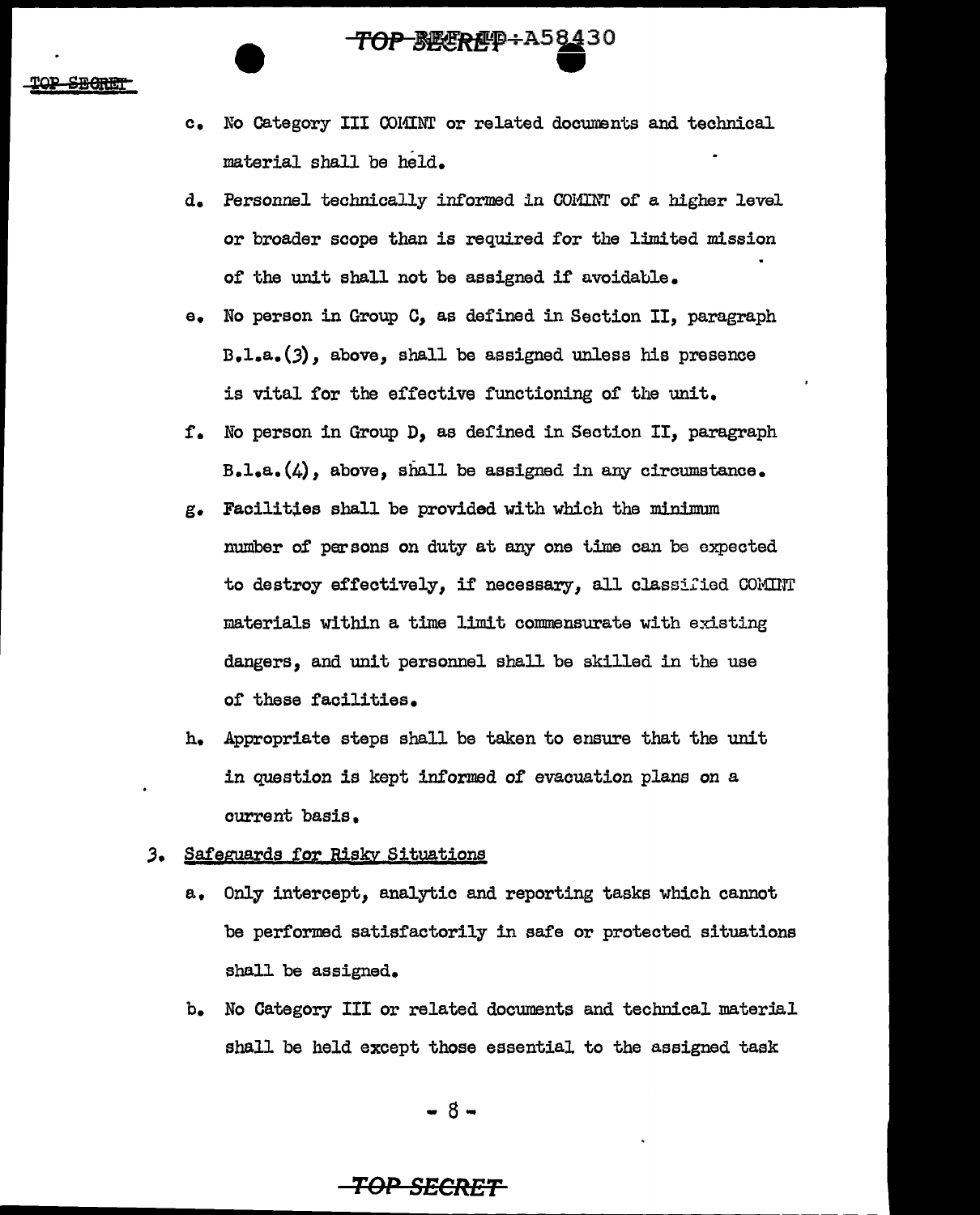**'fOP S§P** 

and of current application thereto, and the latter shall be maintained in such condition as to ensure immediate destruction, if necessary, upon sudden threat of seizure.

TOP SEEREP: A58430

- c. No person in Group D, as defined in Section II, paragraph  $B.1. a. (4)$ , above, shall be assigned, unless required by considerations involving highly specialized technical knowledge.
- d. Facilities shall be provided with which one third of the complement can be expected to destroy effectively, if necessary, all classified COMINT materials within a time limit commensurate with existing dangers, and unit personnel shall be skilled in the use of these facilities.
- e. Appropriate steps shall be taken to ensure that adequate arrangements are made for safe evacuation of all personnel whose loss would be damaging and that the unit in question is kept informed of evacuation plans on a current basis.
- 4. The Director, NSA, will submit a semi-annual report to USCIB containing a list or COMINT collection and/or production activities being conducted in dangerous or risky areas.
- 5. Exceptions to paragraphs 2 and 3, above, shall be made only with the approval of USCIB.

### IV. COMINT DISSEMINATION TO CONSUMERS IN EXPOSED AREAS

### A. DEFINITIONS

The definitions in Section III, above, apply.

9-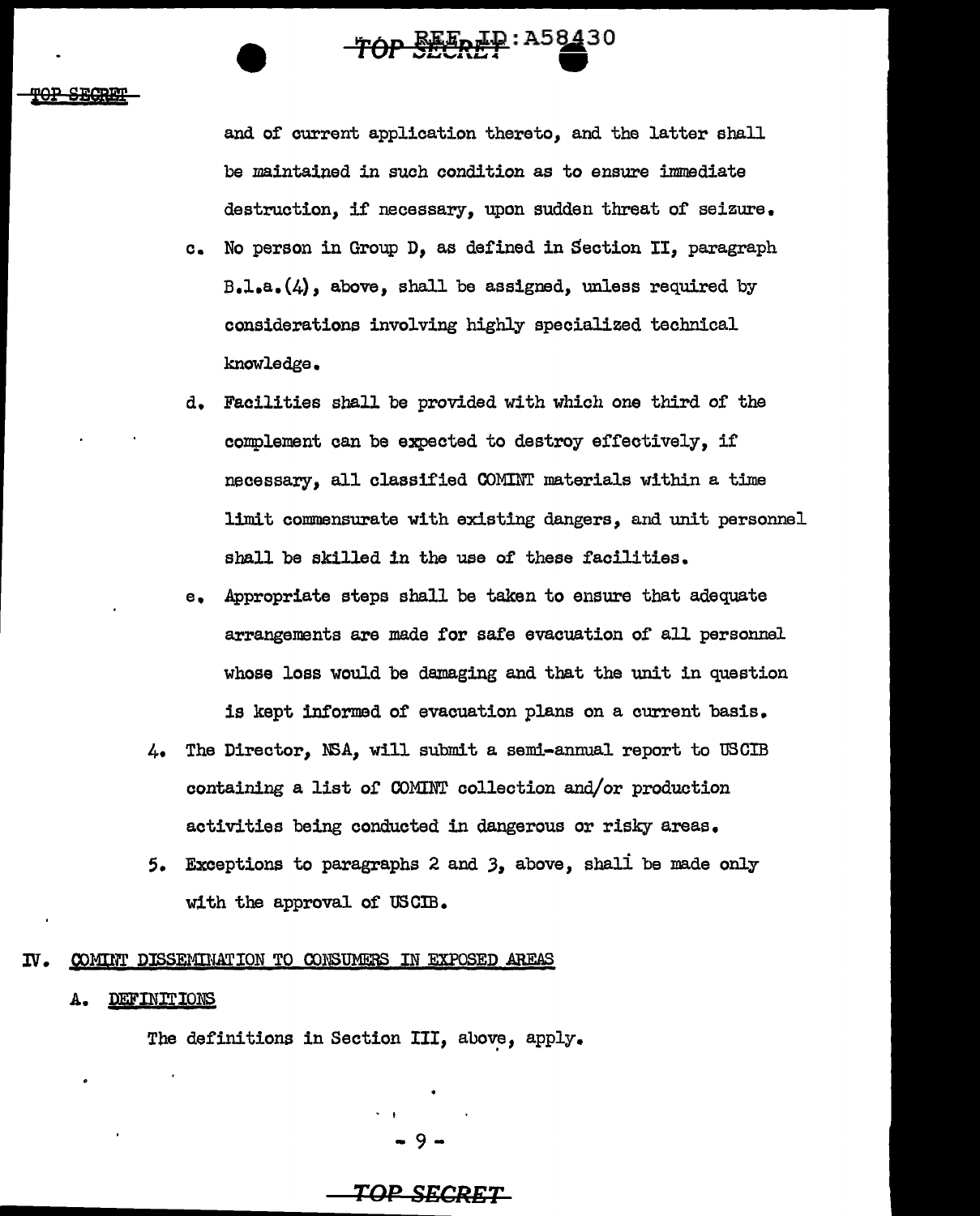### B. POLICY AND PROCEDURES

The determination of the "need to know" of an official, and the responsibility for satisfying that need in the case of any particular item or category of OOlIINT, are functions of' command or departmental or agency authority, residing with the appropriate USCII member either in its own capacity or as the executive agent of the Secretary of Defense. Nothing in this policy should be regarded as abrogating that principle. Nevertheless, UCCIB recognizes that, under certain circumstances, the consideration of security in the common interest may override. This policy is formulated in the light of that recognition.

**TOP SEEREED: A58430** 

**243** 

- 1. Decision to Locate COMIHT Dissemination Activities in Exposed Areas
	- a. A determination as to whether a given situation falls into a risky or dangerous category will be obtained by the appropriate Service USCIB member from the senior heaclquarters responsible for the defense of the area. Such determination shall be made in the light of the political, military, or other factors affecting the safety of the personnel or material involved. Appropriate coordination shall be effected with such other members of USCIB as may be concerned.
	- b. Upon obtaining a determination that a given situation is risky or dangerous that USCIB member will decide whether a COMINT dissemination activity may be conducted in that area. In making this decision that member will:

- 10 -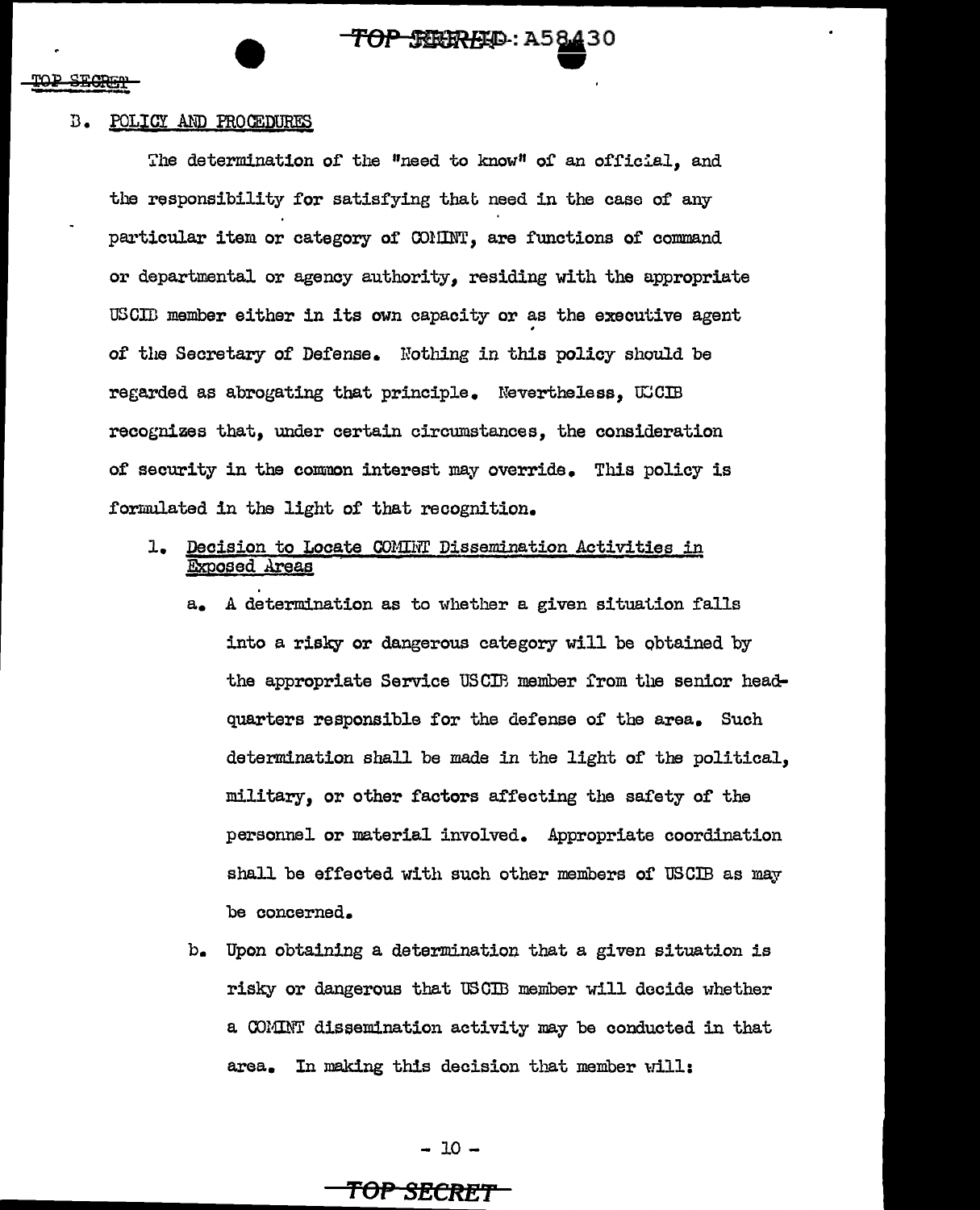### **TOP-BEERET+A5<u>84</u>30**

- (1) Determine whether the task to be per£orned can, in fact, only be satisfactorily performed in that area under consideration.
- (2) Weigh the advantages to be expected from such dissemination as against the disadvantages of the COMINT losses which may result if the area concerned is suddenly overrun, and the probable effect of such losses upon the conduct of COMINT activities elsewhere.
- 2. USCIB members having COMINT dissemination activities located in exposed areas will establish appropriate procedures whereby they will be notified in case of a change in a previously determined situation.
- ,3. Safeguards for Dangerous Situations
	- a. Only those COMINT items essential to the operational responsibilities of a senior recipient shall be delivered into such areas. All Category III and II items will be so worded as to minimize disclosure of the source, should the material fall into unauthorized hands.
	- b. Except in cases of urgency, Russian and Satellite COMINT will not be delivered into such areas.
		- (1) Such items delivered shall be transmitted in cryptosystems specifically authorized•for such use.
		- (2) No physical copies or files of this information, even in extract or gist, shall be retained under any circumstance and special care shall be exercised to maintain the physical security of the cryptosystem involved.

- 11-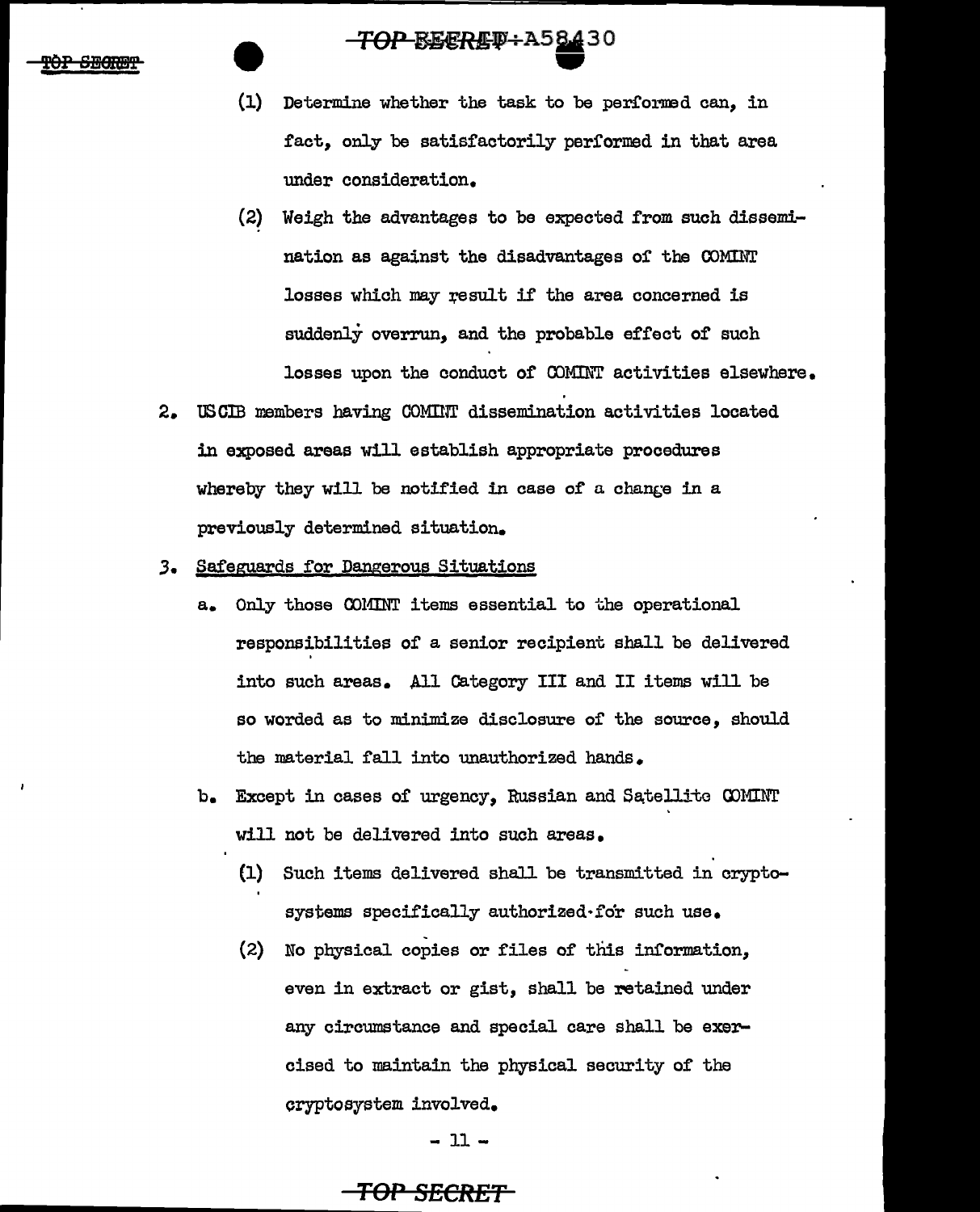~--:AS§.130 •

- c. No person in Group c, as defined in Section II, paragraph B.l.a.(3), above, shall be assigned unless his presence is vital for the effective functioning of the unit.
- d. No person in Group D, as defined in Section II, paragraph  $B - l - a$ . $(4)$ , above, shall be assigned under any circumstance.
- e. Facilities shall be provided with which the minimum number of persons on duty at any one time can be expected to destroy effectively, if necessary, all classified COMINT materials within a time limit commensurate uith existing dangers, and unit personnel shall be skilled in the use of these facilities.
- f. Appropriate steps shall be taken to ensure that the unit in question is kept informed of evacuation plans on a current basis.

### 4. Safeguards for Risky Situations

a. Only those COMINT items having important and direct bearing on the operational responsibilities of a senior recipient shall be delivered into such areas. Such material may include Russian or Satellite COMINT providing special care is exercised ·in maintaining the security thereof. Files of Russian or Satellite COMINT, or of extracts or gists thereof, shall be kept to a minimum, and shall be maintained apart from files of other types of COMINT. Procedures shall be instituted to ensure immediate and complete destruction of the files in case of emergency.

 $-12 -$ 

### *TOP* **SECftl!T**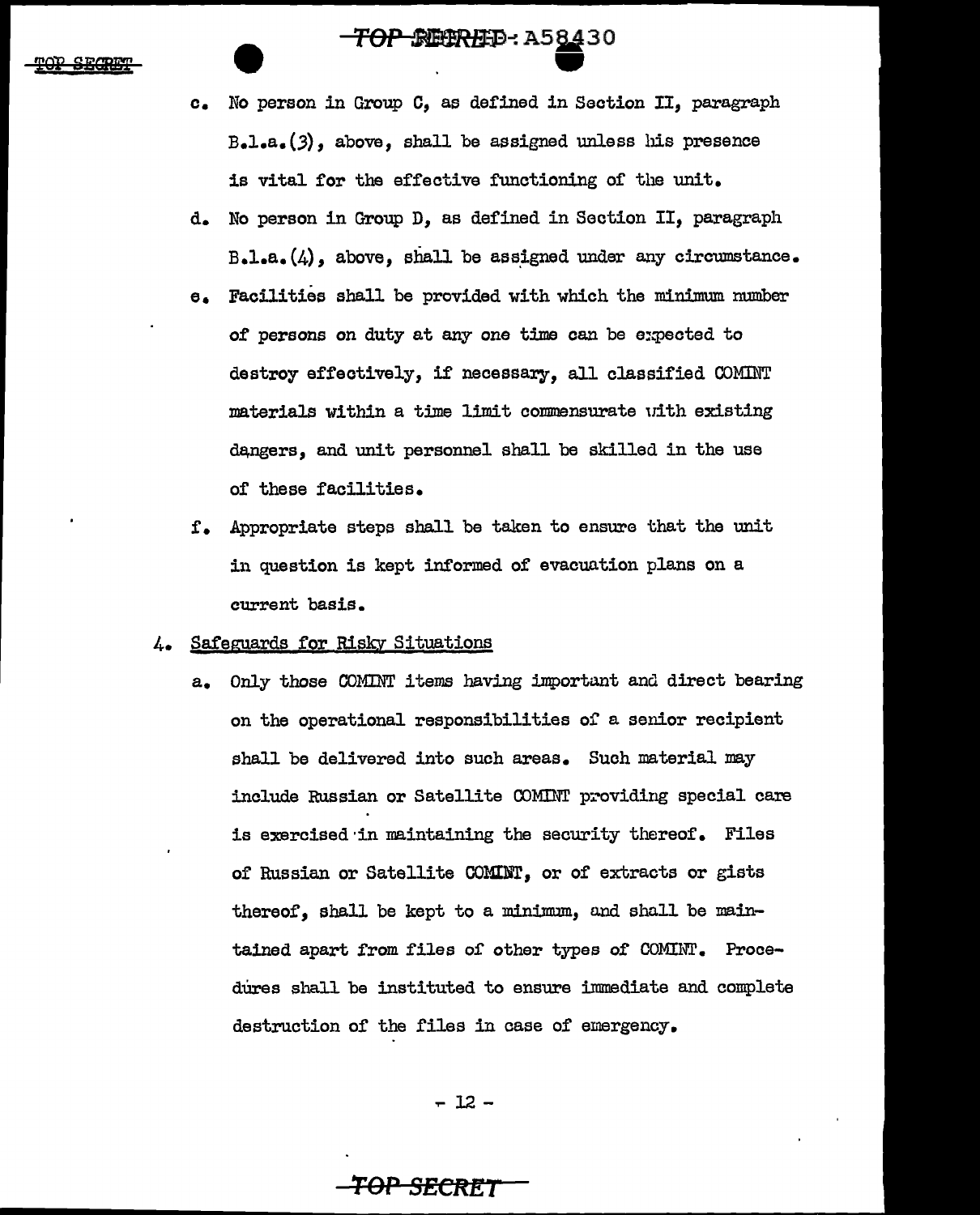# **TOP-BECRET: A58430**

- b. No person in Group D, as defined in Section II, paragraph B.l.a.(4), above, shall be assigned under any circumstance.
- c. Facilities shall be provided with which one third of the complement can be expected to destroy effectively, if necessary, all classified COMINT material within a time limit commensurate with existing dangers, and unit personnel shall be skilled in the use of these facilities.
- d. Appropriate steps shall be taken to ensure that adequate arrangements are made for safe evacuation or all personnel whose loss would be damaging and that the unit in question is kept informed of evacuation plans on a current basis.
- 5. Each USCIB member will submit a semi-annual report to USCIB . containing a list of COMINT dissemination activities being conducted by that member in risky or dangerous situations.
- 6. Exceptions to paragraphs 3 and 4, above, shall be made only with the approval of USCIB.

### **TOP SECRE'f'**